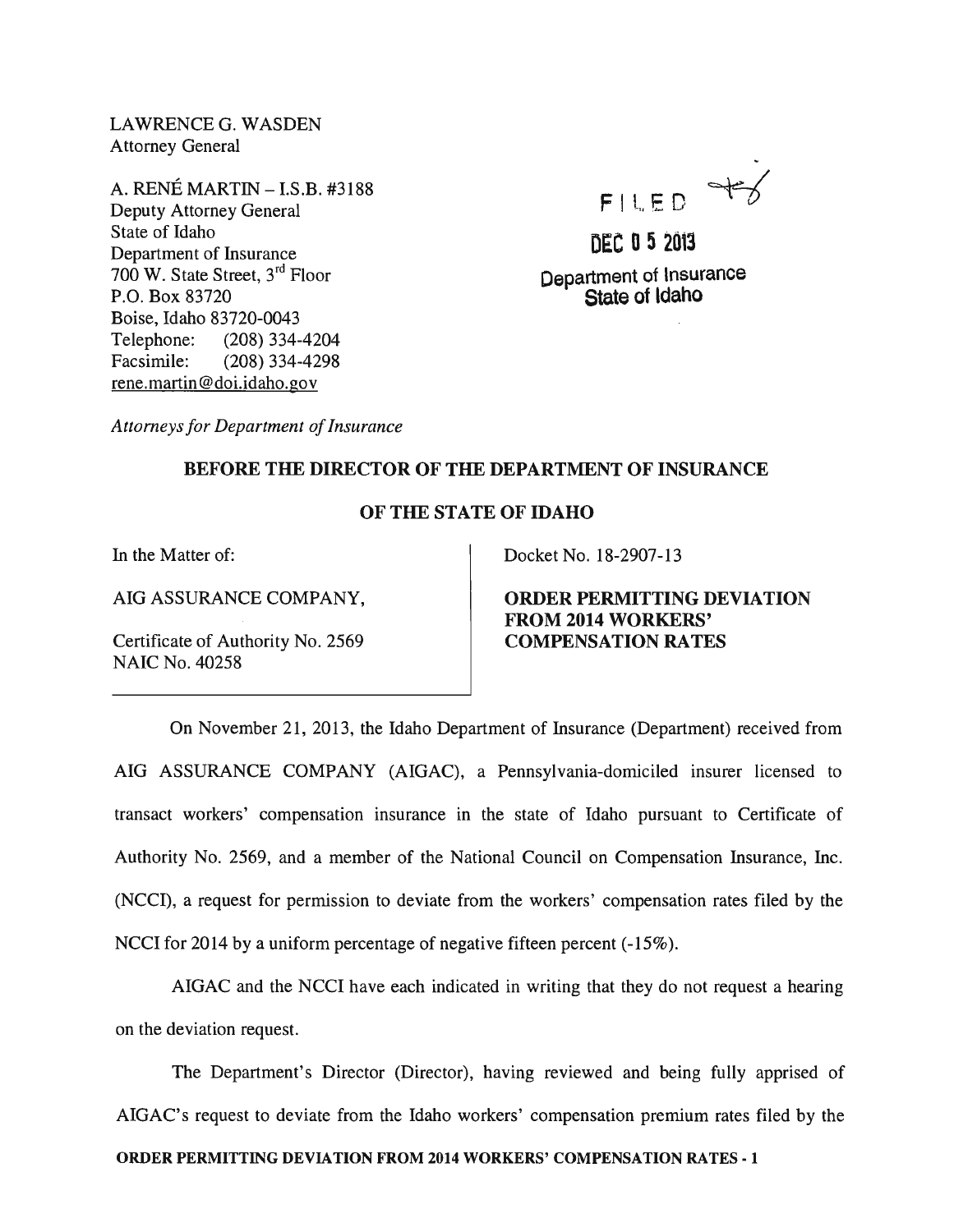NCCI for 2014, and the requirements of Idaho Code § 41-1614, has determined that the requested rate deviation is justified.

NOW, THEREFORE, IT IS HEREBY ORDERED, pursuant to Idaho Code § 41-1614, that AIGAC's request for a uniform percentage deviation of negative fifteen percent (-15%) from the workers' compensation rates filed by the NCCI for 2014, exclusive of terrorism rates, is GRANTED. This deviation from the Idaho workers' compensation premium rates filed by the NCCI for 2014 shall take effect on January 1, 2014, and shall remain in effect for one year from that date unless terminated sooner with the approval of the Director.

DATED this  $\frac{1}{\sqrt{h}}$  day of December, 2013.

STATE OF IDAHO DEPARTMENT OF INSURANCE

Chaw feat Director

ORDER PERMITTING DEVIATION FROM 2014 WORKERS' COMPENSATION RATES - 2